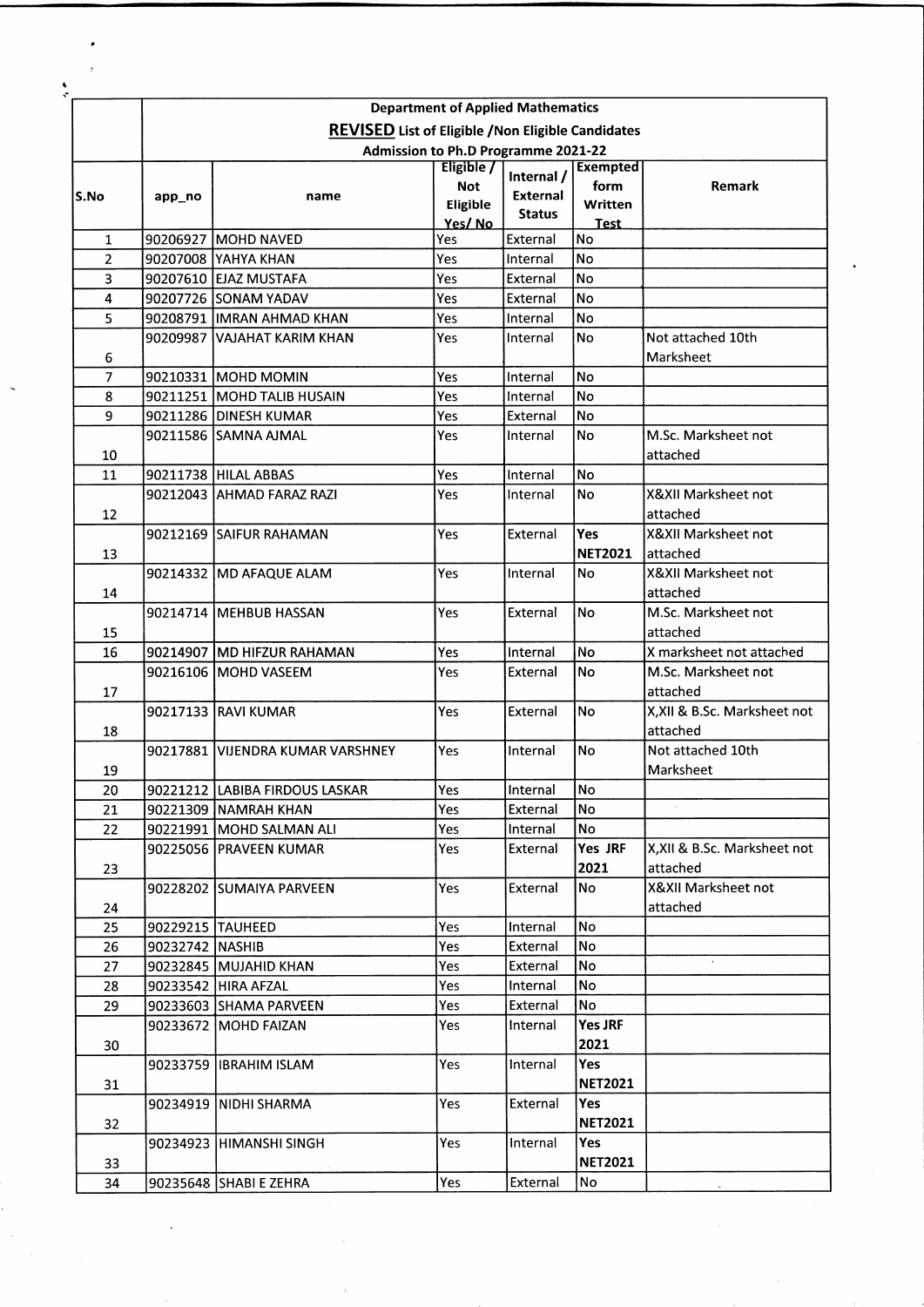|    | 90235989  ARSHAD |                                   | Yes        | Internal | lYes           |                                         |
|----|------------------|-----------------------------------|------------|----------|----------------|-----------------------------------------|
| 35 |                  |                                   |            |          | <b>NET2021</b> |                                         |
|    |                  | 90235991 MOHD YASIR KHAN          | Yes        | Internal | No             | X&XII Marksheet not                     |
| 36 |                  |                                   |            |          |                | attached                                |
| 37 |                  | 90236213 TAWSIF AHMAD BHAT        | No         | External | No             | <50% in B.Sc.                           |
|    | 90236987 RAHUL   |                                   | Yes        | External |                | Yes GATE  X,XII & B.Sc. Marksheet not   |
|    |                  |                                   |            |          | 2021           | attached                                |
| 38 |                  |                                   |            |          |                |                                         |
|    |                  | 90237523 MAHE TALAT               | Yes        | External | No             | M.Sc. Marksheet not                     |
| 39 |                  |                                   |            |          |                | attached                                |
|    |                  |                                   |            |          | No             |                                         |
| 40 |                  | 90239377 MOHD PARWEZ              | Yes        | Internal |                |                                         |
| 41 |                  | 90240000 RUKAYA MAJEED            | Yes        | External | <b>No</b>      |                                         |
| 42 |                  | 90242109 MOHD ZEESHAN             | Yes        | External | No             |                                         |
| 43 |                  | 90242134 KM SHEBA SAIFI           | Yes        | External | No             |                                         |
| 44 | 90242274 RIJWAN  |                                   | Yes        | External | No             |                                         |
| 45 |                  | 90242458 NAWAB NIJAMUDDIN MALITHA | No         | External | No             | M.Sc. In 2022                           |
| 46 |                  | 90246242 SHAHADAT ALI             | Yes        | External | No             |                                         |
| 47 |                  | 90246802 AKSHAY GOYAL             | Yes        | Internal | No             |                                         |
| 48 |                  | 90247072 S M YUNUS                | Yes        | Internal | No             |                                         |
|    |                  | 90247763 ADITI SHARMA             | Yes        | External |                | YesGATE2   X, XII & M.Sc. Marksheet not |
| 49 |                  |                                   |            |          | 021            | attached                                |
| 50 |                  | 90248773 RASIKH RASHID PADDER     | Yes        | Internal | No             |                                         |
| 51 |                  | 190248842  NASEEM AHMAD           | Yes        | Internal | No             |                                         |
|    |                  | 90249082 SHADAB ALAM              | Yes        | Internal | No             | M.Sc. Marksheet not                     |
| 52 |                  |                                   |            |          |                | attached                                |
| 53 |                  | 90249639 HUMERA KHAN              | Yes        | External | No             |                                         |
| 54 |                  | 90249820   MOHAMMAD NABI RAZA     | Yes        | External | No             |                                         |
|    |                  | 90250077 AFASAR ALI               | Yes        | External | YesGATE2       |                                         |
| 55 |                  |                                   |            |          | 021            |                                         |
|    |                  | 90251115 MOHD FALAHAT KHAN        | Yes        | Internal | No             | Not attached 10th                       |
| 56 |                  |                                   |            |          |                | Marksheet                               |
|    |                  | 90251702 SAMIM AKHTAR             |            |          | No             |                                         |
|    |                  |                                   | Yes        | Internal |                | Not attached XII Marksheet              |
| 57 |                  |                                   |            |          |                |                                         |
| 58 |                  | 90251757 ROOPA SHARMA             | Yes        | External | No             |                                         |
|    |                  |                                   | <b>Yes</b> | Internal | No             | Not attached 10th                       |
| 59 |                  |                                   |            |          |                | Marksheet                               |
| 60 |                  | 90253835   NOOR FATMA             | Yes        | External | No             |                                         |
| 61 |                  | 90255271 SHADAB ALAM              | Yes        | Internal | No             |                                         |
| 62 | 90255717 SHADAB  |                                   | Yes        | Internal | No             |                                         |
|    |                  | 90255803 ZAINUL ABDEEN            | Yes        | Internal | <b>No</b>      | Not attached 10th                       |
| 63 |                  |                                   |            |          |                | Marksheet                               |
| 64 |                  | 90255923 JAVED AKHTAR             | Yes        | Internal | No             |                                         |
| 65 |                  | 90266798 ROHIT RAJ SHARMA         | Yes        | External | No             |                                         |
| 66 |                  | 90276719   MOHD TARIQ             | Yes        | External | No             |                                         |
|    |                  | 90277223 AJRUDDIN                 | Yes        | External | Yes            | X, XII & B.Sc. Marksheet not            |
| 67 |                  |                                   |            |          | <b>NET2021</b> | attached                                |
|    |                  | 90292805 SAIF ABBAS               | Yes        | External | No             | X, XII, B.Sc. & M.Sc. Marksheet         |
|    |                  |                                   |            |          |                | not attached                            |
|    |                  |                                   |            |          |                |                                         |
| 68 |                  |                                   | Yes        | External | Yes            | X, XII, B.Sc. & M.Sc. Marksheet         |
|    | 90299758 VARKHA  |                                   |            |          |                |                                         |
|    |                  |                                   |            |          | <b>NET2021</b> | not attached                            |
| 69 |                  |                                   |            |          |                |                                         |
|    |                  | 90300285 AKRAM ALI                | Yes        | External | No             | X, XII, B.Sc. & M.Sc. Marksheet         |
|    |                  |                                   |            |          |                | not attached                            |
| 70 |                  |                                   |            |          |                |                                         |
| 71 |                  | 90306360  IRAM SAIFI              | No.        | External | No             | M.Sc. in 2022                           |
| 72 |                  | 90311319 SANIYA SADAF ANSARI      | No         | External | No             | M.Sc.in 2022                            |
|    |                  |                                   |            |          |                |                                         |

و  $\ddot{\phantom{1}}$ 

**.**ط، AH

 $\hat{\mathbf{z}}$